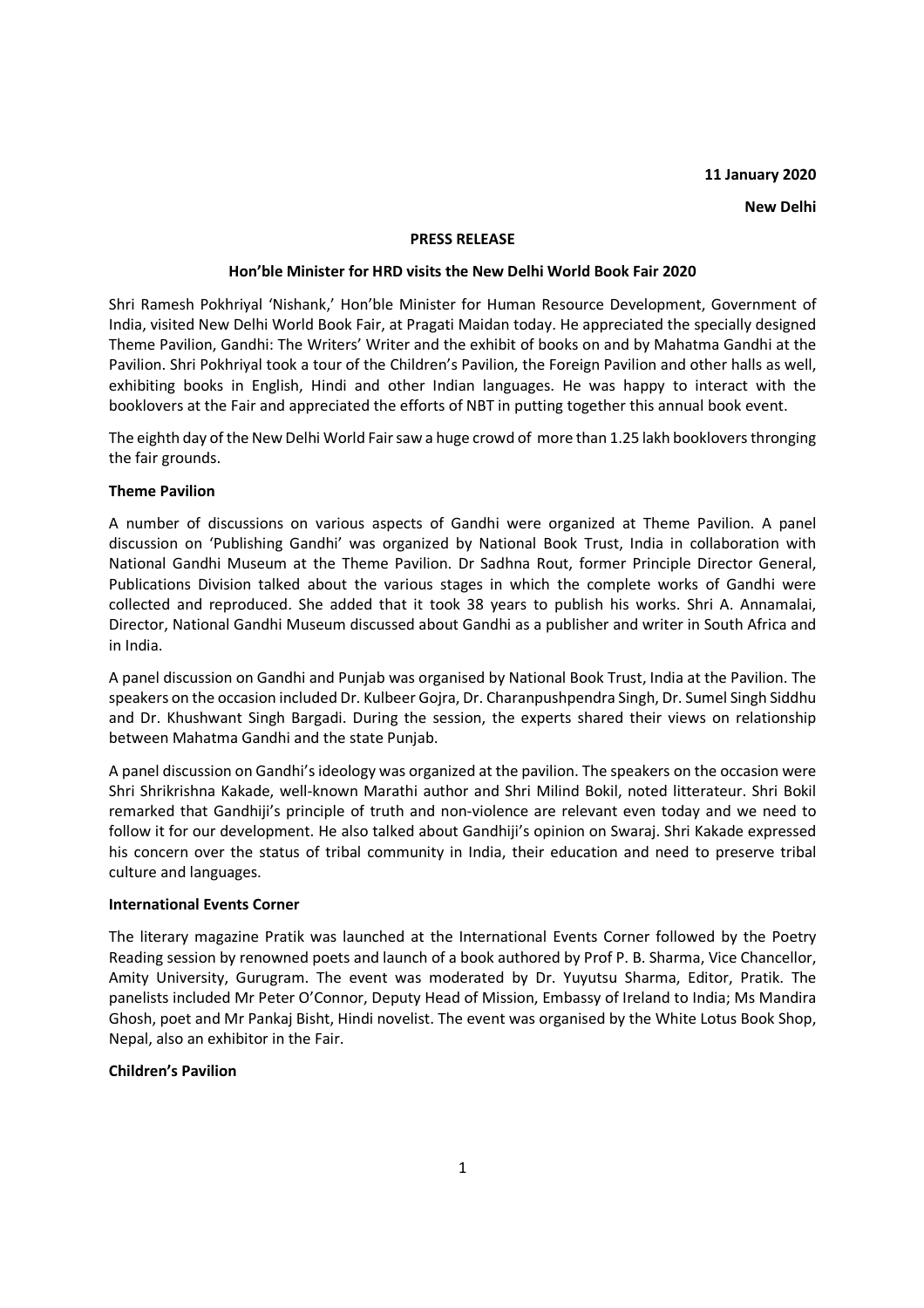The activities at the Children's Pavilion kickstarted with the workshop 'Can Write, Can Play.' During the session, Shri Ajay Verma entertained children and using musical sounds, he narrated stories to them. Ms Sangeeta Sethi also narrated stories revolving around sports to children.

Scientoon, a scientific cartoon workshop was organized by NISCAIR at the Children's Pavilion. Ms Charu Verma, Dr. Pradeep Srivastava, Shri Javed and Ms Shubhada Kapil interacted with children and coordinated the programme. A large number of students from Delhi World School and Cambridge School, Noida participated in the workshop. Later, an interactive session on 'Communicating Science to Children through Science Communication' was organized by NISCAIR at Children's Pavilion. The panelists interacted with children and talked to them about importance of science in everyday life, and different ways of learning science easily. The speakers included well-known science communicators and children's authors, viz. Biman Basu, Madhu Pant, Ranjana Aggarwal, Kapil Tripathi among others.

Musical storytelling by Jaishree Sethi took children to a world of imagination at the Children's Pavilion. She shared how music adds essence to the stories. The children enjoyed the demonstration of keyboard, guitar and other musical instruments.

In addition, storytelling session was organised by Story Ghar in association with Chestha Care Foundation at the Children's pavilion. Ms Jaishree Sethi, well-known storyteller, Ms Sonika Kaushik, Sr. Consultant, NCERT and Shri Shamir, a theatre professional interacted with the children. The discussion focused on how to make storytelling an amazing adventure for the primary school children. The speakers believed that human to human connection improves via stories, and they also shared some tips for the primary school teachers for better storytelling.

# **Author's Corner**

A talk with Ms Sudha Murthy was organized by HarperCollins Publishers. During the session, Ms Sudha Murthy talked about her recently published book for children, *Gopi Diaries, Coming Home*. While interacting with the booklovers, she said that the book has been written about her dog, Gopi, who has been an angel for her and her family. Gopi had changed the perspective of everyone at her home about pets with the power of love. Later, Ms Sudha Murthy also read out excerpts from her book. Moderated by Ms Akriti Tyagi, the other speakers on the occasion included Shri Udayan Mitra and Ms Tina.

"Poetry is highest form of art as it expresses thousands of feelings within a few words which makes it superior than other genres," said Shri Mukul Kumar, a poet and an author at Yuva Sahiti, a poetry reading session of young poets. Vijay Shankar Barman recited a poem in Asamiya language and translated it into Hindi for the audience. Besides, Krishan Mohan Singh, Manoj Kumar Pandey, N Suresh Babu among others read their poems. The session was organised by Sahitya Akademi.

The book, *Article 370: Explained for the Common Man*, authored by Sumit Dutt Majumdar was released at a function held at the Author's Corner. Moderated by Jayanta Roy Chowdhury, the other guests on the occasion included TCA Raghavan, Omair Ahmad, Nishtha Gautam and Sumit Dutt Majumdar. Talking about the book, Omair Ahmad said that the book includes historic nuances and the Indian Constitution's approach towards different problems.

# **Lekhak Manch**

A session on Urdu poetry, 'Sarhad Ke Aar-Paar Ki Shayari' was organized by Rajpal & Sons at the Lekhak Manch. The Urdu poetry of well-known poets from India and Pakistan including Umair Nazmi, Idris Babar, Tufail Chaturvedi, Sudarshan Fakir, Nadir Aziz among others were rendered. The speakers on the occasion